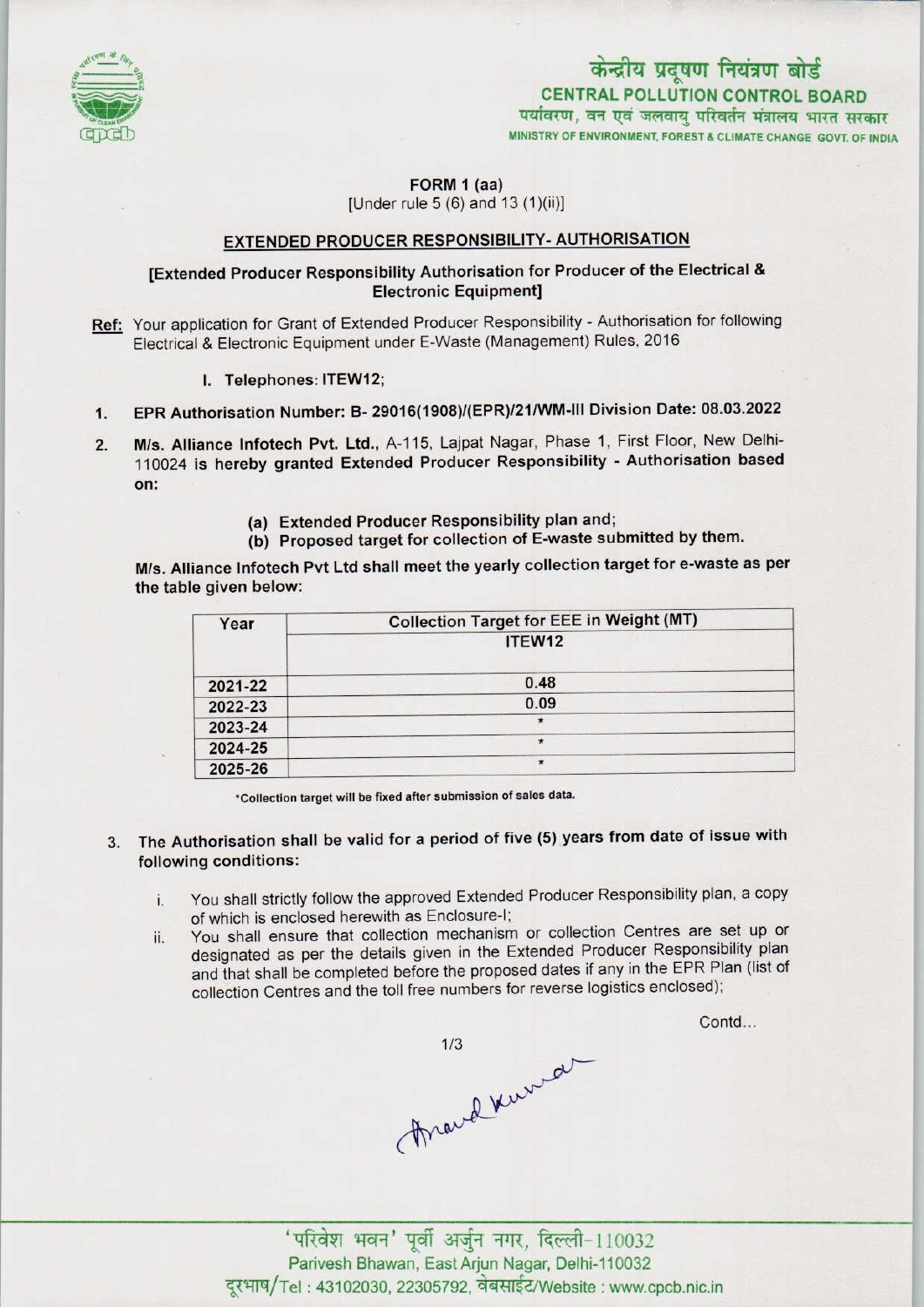

From pre page...

- iii. You shall ensure that all the collected e-waste is channelized to your dismantler/recycler M/s Greentek Reman (P) Ltd.,B-2/12,Site-B, Surajpur, Industrial Area, Greater Noida,Gautambudh Nagar (UP) and record shall be maintained at dismantler/recycler and at your end.
- iv. You shall maintain records, in Form-2 of these Rules, of e-waste and make such records available for scrutiny by Central Pollution Control Board;
- v. You shall file annual returns in Form-3 to the Central Pollution Control Board on or before 30th day of June following the financial year to which that returns relates.

## vi. General Terms & Conditions of the Authorisation:

- a. The authorisation shall comply with provisions of the Environment (Protection) Act, 1986 and the E-waste (Management) Rules,2016 made there under;
- b. The authorisation or its renewal shall be produced for inspection at the request of an officer authorised by the Central Pollution Control Board;
- c.Any change in the approved Extended Producer Responsibility plan should be informed to Central Pollution Control Board within 15 days on which decision shall be communicated by Central Pollution Control Board within sixty days;
- d. It is the duty of the authorised person to take prior permission of the Central Pollution Control Board to close down any collection centre/points or any other facility which are part of the EPR plan;
- e.An application for the renewal of authorisation shall be made as laid down in subrule (vi) of rule of 13(1) the E-Waste (Management) Rules, 2016;
- f.The Board reserves right to cancel/amend/revoke the authorisation at any time as per the policy of the Board or Government.

#### vii. Additional Conditions: -

- a) That the applicant will submit annual sales data along with annual returns;
- b) That the applicant has to ensure that the addresses of collection points provided by them in their EPR Plan are correct and traceable and the collection points/centres are functional;
- points/centres are functional;<br>a) That the applicant will submit revised application for grant of EPR Authorisation in case of applicant adding/changing PRO or changing its EPR Plan;
- d)That the applicant has to ensure that the e-waste collected at collection centres/points or through Buy-back and DRS mentioned in the application should Fract the applicant to close down any collection centrality which are part of the EPR plan;<br>
In application for the renewal of authorisation shall be made the civil of rule of 13(1) the E-Waste (Management) Rules, 2<br>
The Le and the collection<br>of EPR Authorisation in<br>Replacted at collection<br>the application should<br>Contd

2/3